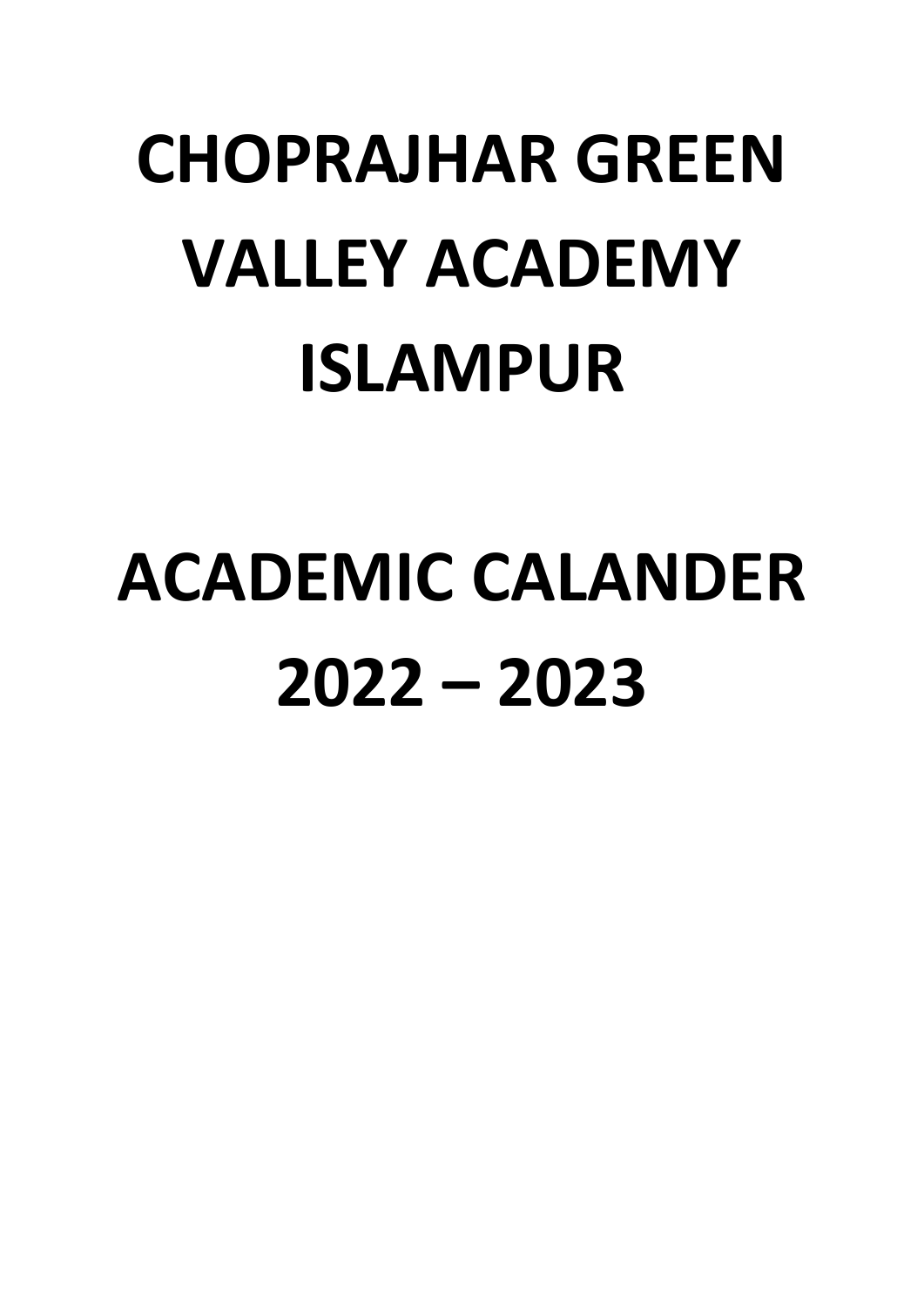# **SESSION 2022 – 2023 MONTH APRIL**

| <b>DATE</b> | <b>DAY</b>               | <b>INSTRUCTIONAL/NON</b> | <b>EVENT</b>                                                |
|-------------|--------------------------|--------------------------|-------------------------------------------------------------|
|             |                          | <b>INSTRUCTIONAL</b>     |                                                             |
| 01/04/2022  | <b>FRIDAY</b>            | YEARLY CLOSING           |                                                             |
| 02/04/2022  | 1 <sup>ST</sup> SATURDAY | <b>HOLIDAY</b>           |                                                             |
| 03/04/2022  | <b>SUNDAY</b>            | <b>HOLIDAY</b>           |                                                             |
| 04/04/2022  | <b>MONDAY</b>            | <b>OBSERVATION N/I</b>   | <b>FOUNDATION DAY</b>                                       |
| 05/04/2022  | <b>TUESDAY</b>           | <b>CLASS</b>             |                                                             |
| 06/04/2022  | WEDNESDAY                | <b>CLASS</b>             |                                                             |
| 07/04/2022  | <b>THURSDAY</b>          | <b>CLASS</b>             |                                                             |
| 08/04/2022  | <b>FRIDAY</b>            | <b>CLASS</b>             |                                                             |
| 09/04/2022  | 2 <sup>nd</sup> SATURDAY | <b>CLASS</b>             | <b>CCA ENGLISH</b><br><b>CALLIGRAPHY COMPETITION</b>        |
| 10/04/2022  | <b>SUNDAY</b>            | <b>HOLIDAY</b>           |                                                             |
| 11/04/2022  | <b>MONDAY</b>            | <b>CLASS</b>             |                                                             |
| 12/04/2022  | <b>TUESDAY</b>           | <b>CLASS</b>             |                                                             |
| 13/04/2022  | WEDNESDAY                | <b>CLASS</b>             |                                                             |
| 14/04/2022  | <b>THURSDAY</b>          | <b>HOLIDAY</b>           | <b>BENGALI NEW YEAR,</b><br>AMBEDKAR JAYANTI                |
| 15/04/2022  | <b>FRIDAY</b>            | <b>HOLIDAY</b>           | <b>GOOD FRIDAY</b>                                          |
| 16/04/2022  | 3RD SATURDAY             | <b>HOLIDAY</b>           |                                                             |
| 17/04/2022  | <b>SUNDAY</b>            | <b>HOLIDAY</b>           |                                                             |
| 18/04/2022  | <b>MONDAY</b>            | <b>CLASS</b>             |                                                             |
| 19/04/2022  | <b>TUESDAY</b>           | <b>CLASS</b>             |                                                             |
| 20/04/2022  | WEDNESDAY                | <b>CLASS</b>             |                                                             |
| 21/04/2022  | <b>THURSDAY</b>          | <b>CLASS</b>             |                                                             |
| 22/04/2022  | <b>FRIDAY</b>            | <b>CLASS</b>             |                                                             |
| 23/04/2022  | 4 <sup>th</sup> SATURDAY | <b>CLASS</b>             | <b>CCA HINDI/ BENGALI</b><br><b>CALLIGRAPHY COMPETITION</b> |
| 24/04/2022  | <b>SUNDAY</b>            | <b>HOLIDAY</b>           |                                                             |
| 25/04/2022  | <b>MONDAY</b>            | <b>CLASS</b>             |                                                             |
| 26/04/2022  | <b>TUESDAY</b>           | <b>CLASS</b>             |                                                             |
| 27/04/2022  | WEDNESDAY                | <b>CLASS</b>             |                                                             |
| 28/04/2022  | <b>THURSDAY</b>          | <b>CLASS</b>             |                                                             |
| 29/04/2022  | <b>FRIDAY</b>            | <b>CLASS</b>             | <b>MANDATORY STAFF MEETING</b>                              |
| 30/04/2022  | 5th SATURDAY             | <b>HOLIDAY</b>           |                                                             |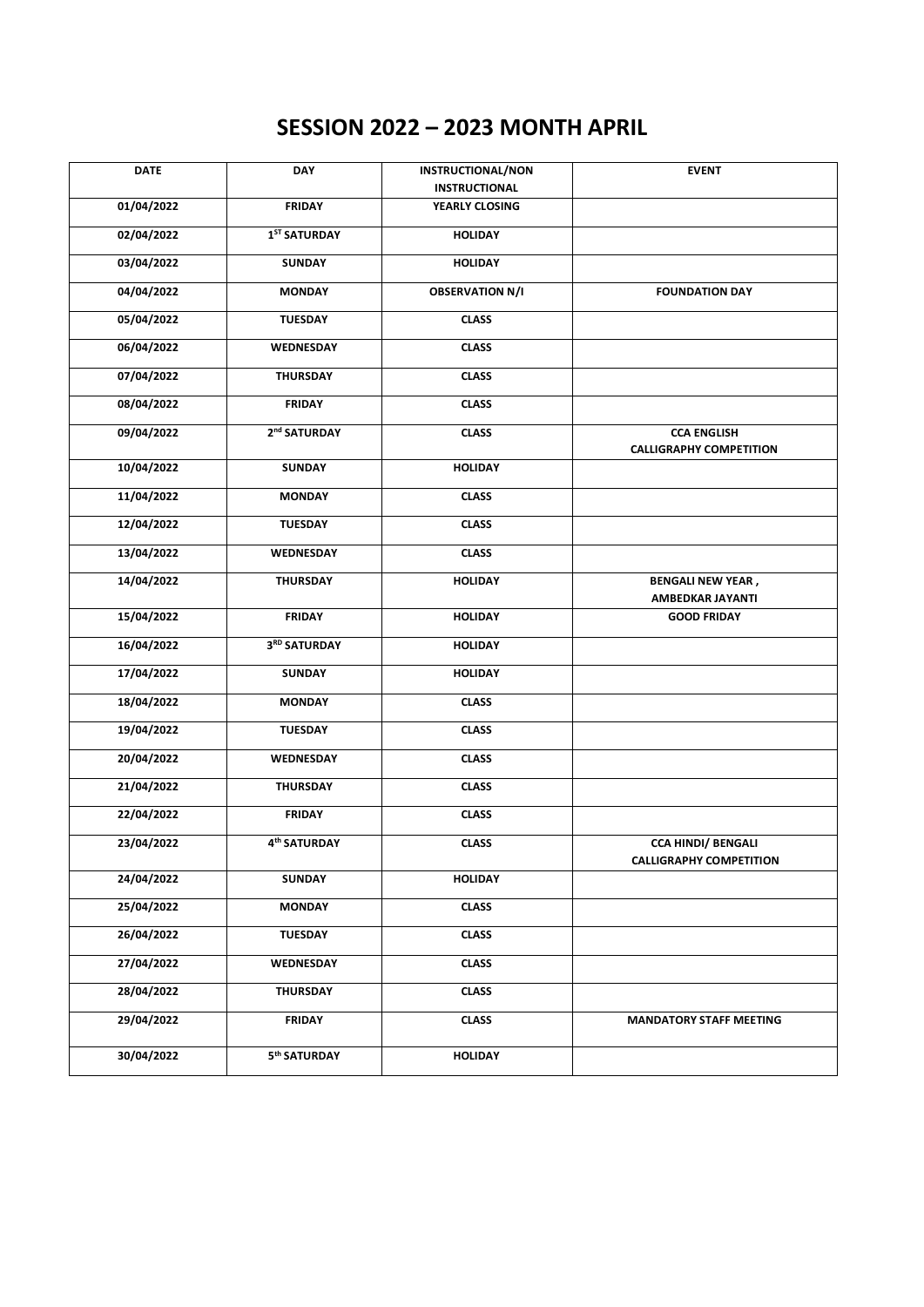## **SESSION 2022 – 2023 MONTH MAY**

| <b>DATE</b> | <b>DAY</b>               | <b>INSTRUCTIONAL/NON</b><br><b>INSTRUCTIONAL</b> | <b>EVENT</b>                                                     |
|-------------|--------------------------|--------------------------------------------------|------------------------------------------------------------------|
| 01/05/2022  | <b>SUNDAY</b>            | <b>HOLIDAY</b>                                   | <b>MAYDAY</b>                                                    |
| 02/05/2022  | <b>MONDAY</b>            | <b>CLASS</b>                                     | PRE PRIMARY 1ST SPIRAL EXAM STARTS                               |
| 03/05/2022  | <b>TUESDAY</b>           | <b>HOLIDAY</b>                                   | RAMZAN/EID-UL-FITR                                               |
| 04/05/2022  | WEDNESDAY                | <b>CLASS</b>                                     |                                                                  |
| 05/05/2022  | <b>THURSDAY</b>          | <b>CLASS</b>                                     |                                                                  |
| 06/05/2022  | <b>FRIDAY</b>            | <b>CLASS</b>                                     |                                                                  |
| 07/05/2022  | 1stSATURDAY              | <b>HOLIDAY</b>                                   |                                                                  |
| 08/05/2022  | <b>SUNDAY</b>            | <b>HOLIDAY</b>                                   |                                                                  |
| 09/05/2022  | <b>MONDAY</b>            | CLASS N/I                                        | RABINDRA JAYANTI OBSERVATION<br><b>CCA ART COMPETITION</b>       |
| 10/05/2022  | <b>TUESDAY</b>           | <b>CLASS</b>                                     | LAST DAY OF MONTHLY TUITION FEE<br><b>CLEARANCE WITHOUT FINE</b> |
| 11/05/2022  | WEDNESDAY                | <b>CLASS</b>                                     |                                                                  |
| 12/05/2022  | <b>THURSDAY</b>          | <b>CLASS</b>                                     |                                                                  |
| 13/05/2022  | <b>FRIDAY</b>            | <b>CLASS</b>                                     |                                                                  |
| 14/05/2022  | 2 <sup>ND</sup> SATURDAY | <b>CLASS</b>                                     | PTM FOR PRE PRIMARY                                              |
| 15/05/2022  | <b>SUNDAY</b>            | <b>HOLIDAY</b>                                   |                                                                  |
| 16/05/2022  | <b>MONDAY</b>            | <b>HOLIDAY</b>                                   | <b>BUDDHA PURNIMA</b>                                            |
| 17/05/2022  | <b>TUESDAY</b>           | <b>CLASS</b>                                     |                                                                  |
| 18/05/2022  | WEDNESDAY                | <b>CLASS</b>                                     |                                                                  |
| 19/05/2022  | <b>THURSDAY</b>          | <b>CLASS</b>                                     |                                                                  |
| 20/05/2022  | <b>FRIDAY</b>            | <b>CLASS</b>                                     |                                                                  |
| 21/05/2022  | 3RDSATURDAY              | <b>HOLIDAY</b>                                   |                                                                  |
| 22/05/2022  | <b>SUNDAY</b>            | <b>HOLIDAY</b>                                   |                                                                  |
| 23/05/2022  | <b>MONDAY</b>            | <b>CLASS</b>                                     |                                                                  |
| 24/05/2022  | <b>TUESDAY</b>           | <b>CLASS</b>                                     |                                                                  |
| 25/05/2022  | WEDNESDAY                | <b>CLASS</b>                                     |                                                                  |
| 26/05/2022  | THURSDAY                 | <b>CLASS</b>                                     |                                                                  |
| 27/05/2022  | <b>FRIDAY</b>            | <b>CLASS</b>                                     | <b>INTER HOUSE KABADDI COMPETITION</b><br>DAY 1                  |
| 28/05/2022  | 4TH SATURDAY             | <b>CLASS</b>                                     | DAY2<br><b>MANDATORY STAFF MEETING</b>                           |
| 29/05/2022  | <b>SUNDAY</b>            | <b>HOLIDAY</b>                                   |                                                                  |
| 30/05/2022  | <b>MONDAY</b>            | <b>CLASS</b>                                     |                                                                  |
| 31/05/2022  | TUESDAY                  | <b>CLASS</b>                                     |                                                                  |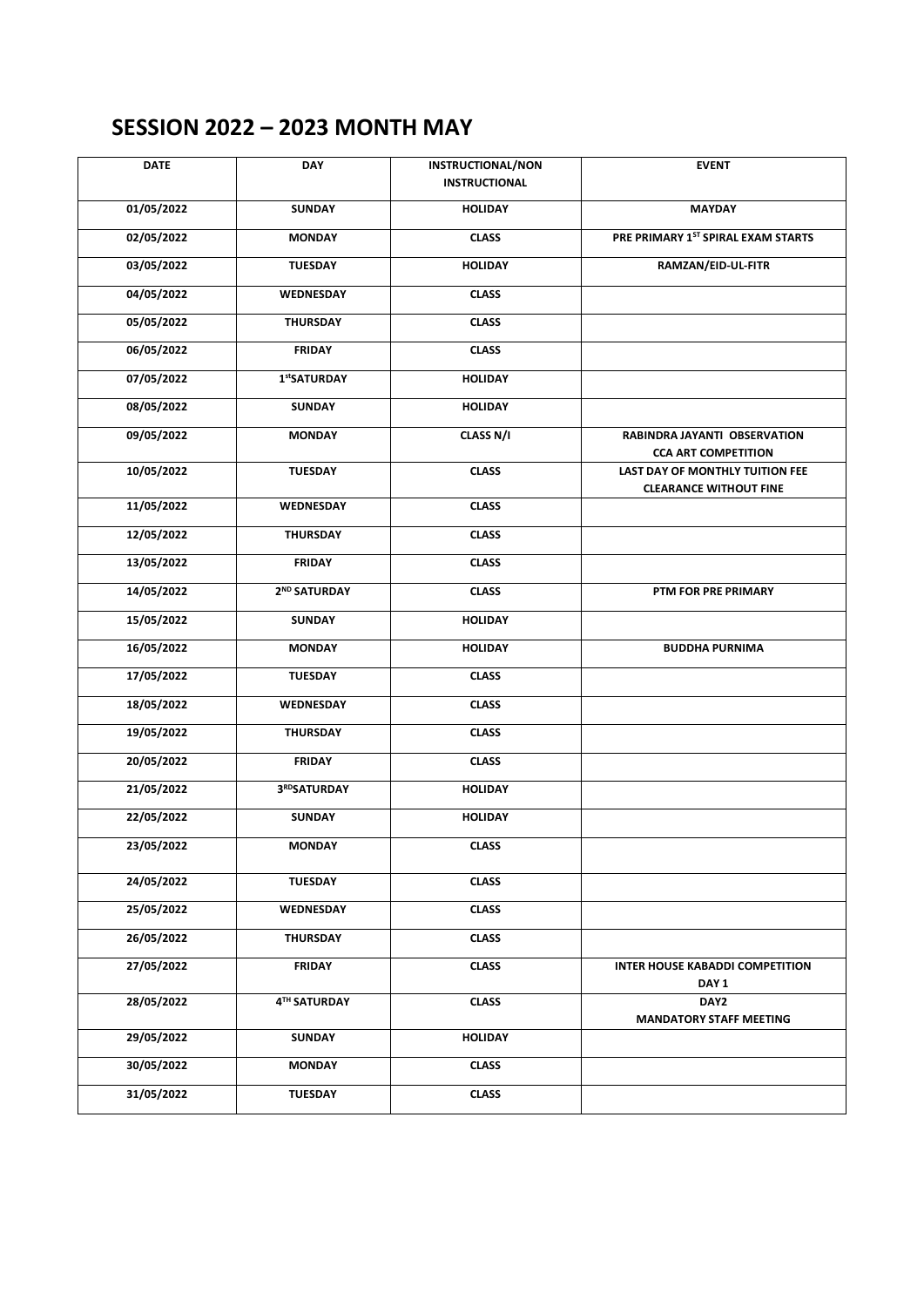# **SESSION 2022 – 2023 MONTH JUNE**

| <b>DATE</b> | <b>DAY</b>               | <b>INSTRUCTIONAL/NON</b> | <b>EVENT</b>                                                      |
|-------------|--------------------------|--------------------------|-------------------------------------------------------------------|
|             |                          | <b>INSTRUCTIONAL</b>     |                                                                   |
| 01/06/2022  | WEDNESDAY                | <b>CLASS</b>             | <b>UNIT TEST I STARTS</b>                                         |
|             |                          |                          | (I TO VIII)<br>2 <sup>ND</sup> SPIRAL EXAM STARTS                 |
|             |                          |                          |                                                                   |
| 02/06/2022  | <b>THURSDAY</b>          | <b>CLASS</b>             | (PRE-PRIMARY), PA 1 FOR CLASSES IX, X, XII                        |
|             |                          |                          |                                                                   |
| 03/06/2022  | <b>FRIDAY</b>            | <b>CLASS</b>             |                                                                   |
| 04/06/2022  | 1 <sup>ST</sup> SATURDAY | <b>HOLIDAY</b>           |                                                                   |
| 05/06/2022  | <b>SUNDAY</b>            | <b>HOLIDAY</b>           |                                                                   |
| 06/06/2022  | <b>MONDAY</b>            | <b>CLASS</b>             |                                                                   |
| 07/06/2022  | <b>TUESDAY</b>           | <b>CLASS</b>             |                                                                   |
| 08/06/2022  | WEDNESDAY                | <b>CLASS</b>             |                                                                   |
| 09/06/2022  | <b>THURSDAY</b>          | <b>CLASS</b>             |                                                                   |
| 10/06/2022  | <b>FRIDAY</b>            | <b>CLASS</b>             | LAST DATE OF MONTHLY TUITION FEE<br><b>CLEARANCE WITHOUT FINE</b> |
| 11/06/2022  | 2 <sup>ND</sup> SATURDAY | <b>CLASS</b>             |                                                                   |
| 12/06/2022  | <b>SUNDAY</b>            | <b>HOLIDAY</b>           |                                                                   |
|             |                          |                          |                                                                   |
| 13/06/2022  | <b>MONDAY</b>            | <b>CLASS</b>             |                                                                   |
| 14/06/2022  | <b>TUESDAY</b>           | <b>CLASS</b>             | HALF YEARLY PROJECT / ASSIGNMENT                                  |
| 15/06/2022  | WEDNESDAY                | <b>CLASS</b>             |                                                                   |
| 16/06/2022  | <b>THURSDAY</b>          | <b>CLASS</b>             |                                                                   |
| 17/06/2022  | <b>FRIDAY</b>            | N/I                      | P.T. M.FOR ALL CLASSES<br><b>MANDATORY STAFF MEETING</b>          |
| 18/06/2022  | 3RD SATURDAY             | <b>HOLIDAY</b>           |                                                                   |
| 19/06/2022  | <b>SUNDAY</b>            | <b>HOLIDAY</b>           |                                                                   |
| 20/06/2022  | <b>MONDAY</b>            |                          | <b>SUMMER VACATION STARTS</b>                                     |
| 21/06/2022  | <b>TUESDAY</b>           |                          |                                                                   |
| 22/06/2022  | WEDNESDAY                |                          |                                                                   |
| 23/06/2022  | <b>THURSDAY</b>          |                          |                                                                   |
| 24/06/2022  | <b>FRIDAY</b>            |                          |                                                                   |
| 25/06/2022  | 4TH SATURDAY             |                          |                                                                   |
| 26/06/2022  | SUNDAY                   |                          |                                                                   |
| 27/06/2022  | <b>MONDAY</b>            |                          |                                                                   |
| 28/06/2022  | <b>TUESDAY</b>           |                          |                                                                   |
| 29/06/2022  | <b>WEDNESDAY</b>         |                          |                                                                   |
| 30/06/2022  | <b>THURSDAY</b>          |                          |                                                                   |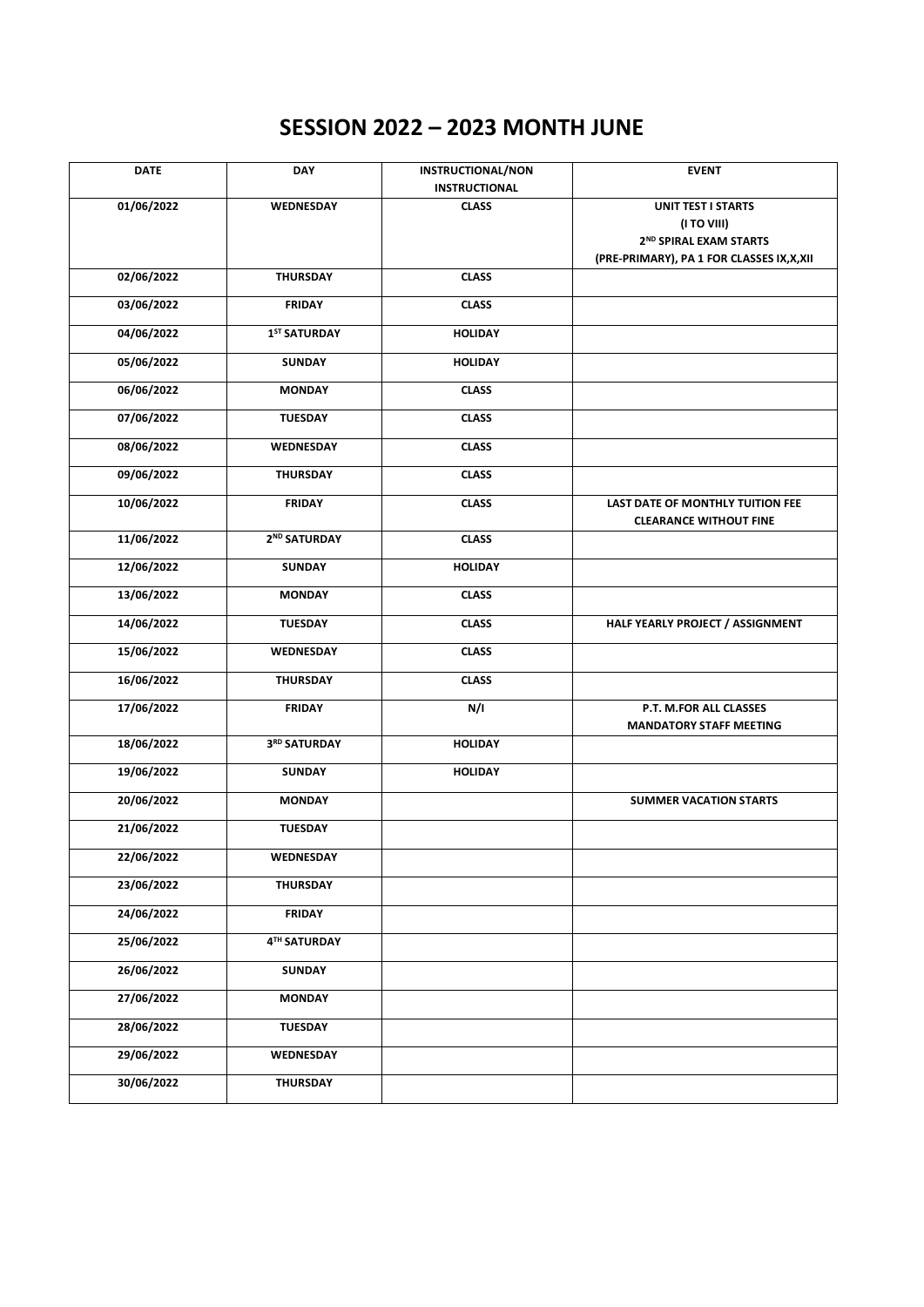# **SESSION 2022 – 2023 MONTH JULY**

| <b>DATE</b> | <b>DAY</b>               | <b>INSTRUCTIONAL/NON</b><br><b>INSTRUCTIONAL</b> | <b>EVENT</b>                                                                                     |
|-------------|--------------------------|--------------------------------------------------|--------------------------------------------------------------------------------------------------|
| 01/07/2022  | <b>FRIDAY</b>            |                                                  |                                                                                                  |
| 02/07/2022  | 1 <sup>ST</sup> SATURDAY |                                                  |                                                                                                  |
| 03/07/2022  | <b>SUNDAY</b>            |                                                  |                                                                                                  |
| 04/07/2022  | <b>MONDAY</b>            | <b>CLASS</b>                                     | <b>SCHOOL RESUMES BACK</b>                                                                       |
| 05/07/2022  | <b>TUESDAY</b>           | <b>CLASS</b>                                     | H/Y PROJECT SUBMISSION DAY 1                                                                     |
| 06/07/2022  | WEDNESDAY                | <b>CLASS</b>                                     | H/Y PROJECT SUBMISSION DAY 2                                                                     |
| 07/07/2022  | <b>THURSDAY</b>          | <b>CLASS</b>                                     | H/Y PROJECT SUBMISSION DAY 3                                                                     |
| 08/07/2022  | <b>FRIDAY</b>            | <b>CLASS</b>                                     | H/Y PROJECT SUBMISSION DAY 4                                                                     |
| 09/07/2022  | 2 <sup>ND</sup> SATURDAY | <b>CLASS</b>                                     | <b>CCA INTER HOUSE</b><br><b>DEBATE COMPETITION</b>                                              |
| 10/07/2022  | <b>SUNDAY</b>            | <b>HOLIDAY</b>                                   |                                                                                                  |
| 11/07/2022  | <b>MONDAY</b>            | <b>CLASS</b>                                     | SCHOOL TREE PLANTATION DAY<br>LAST DATE OF MONTHLY TUITION FEE<br><b>CLEARANCE WITH OUT FINE</b> |
| 12/07/2022  | <b>TUESDAY</b>           | <b>CLASS</b>                                     |                                                                                                  |
| 13/07/2022  | WEDNESDAY                | <b>CLASS</b>                                     |                                                                                                  |
| 14/07/2022  | <b>THURSDAY</b>          | <b>CLASS</b>                                     |                                                                                                  |
| 15/07/2022  | <b>FRIDAY</b>            | <b>CLASS</b>                                     |                                                                                                  |
| 16/07/2022  | 3RD SATURDAY             | <b>HOLIDAY</b>                                   |                                                                                                  |
| 17/07/2022  | <b>SUNDAY</b>            | <b>HOLIDAY</b>                                   |                                                                                                  |
| 18/07/2022  | <b>MONDAY</b>            | <b>CLASS</b>                                     |                                                                                                  |
| 19/07/2022  | <b>TUESDAY</b>           | <b>CLASS</b>                                     |                                                                                                  |
| 20/07/2022  | WEDNESDAY                | <b>CLASS</b>                                     |                                                                                                  |
| 21/07/2022  | <b>THURSDAY</b>          | <b>CLASS</b>                                     |                                                                                                  |
| 22/07/2022  | <b>FRIDAY</b>            | <b>CLASS</b>                                     |                                                                                                  |
| 23/07/2022  | 4TH SATURDAY             | <b>CLASS</b>                                     | KHO KHO COMPETITION<br><b>CCA</b><br><b>ESSAY WRITING COMPETITION</b>                            |
| 24/07/2022  | <b>SUNDAY</b>            | <b>HOLIDAY</b>                                   |                                                                                                  |
| 25/07/2022  | MONDAY                   | <b>CLASS</b>                                     |                                                                                                  |
| 26/07/2022  | <b>TUESDAY</b>           | <b>CLASS</b>                                     |                                                                                                  |
| 27/07/2022  | WEDNESDAY                | <b>CLASS</b>                                     |                                                                                                  |
| 28/07/2022  | <b>THURSDAY</b>          | <b>CLASS</b>                                     |                                                                                                  |
| 29/07/2022  | <b>FRIDAY</b>            | <b>CLASS</b>                                     | <b>MANDATORY STAFF MEETING</b>                                                                   |
| 30/07/2022  | 5™ SATURDAY              | <b>HOLIDAY</b>                                   |                                                                                                  |
| 31/07/2022  | <b>SUNDAY</b>            | <b>HOLIDAY</b>                                   |                                                                                                  |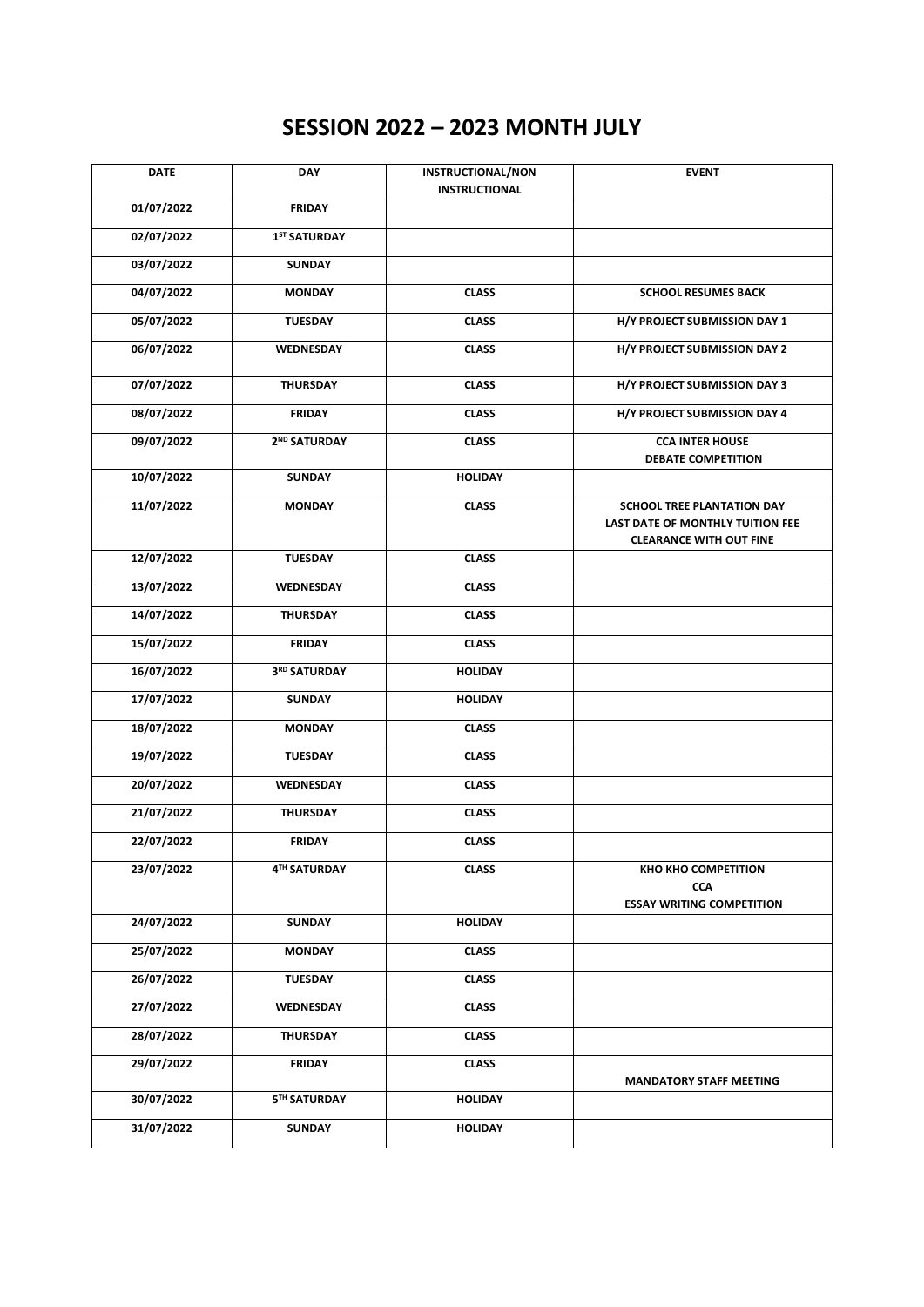# **SESSION 2022 – 2023 MONTH AUGUST**

| <b>DATE</b> | <b>DAY</b>               | <b>INSTRUCTIONAL/NON</b><br><b>INSTRUCTIONAL</b> | <b>EVENT</b>                                                                        |
|-------------|--------------------------|--------------------------------------------------|-------------------------------------------------------------------------------------|
| 01/08/2022  | <b>MONDAY</b>            | <b>CLASS</b>                                     | <b>PRE PRIMARY</b><br>3RD SPIRAL EXAM STARTS<br><b>I TO VIII UNIT II STARTS</b>     |
| 02/08/2022  | <b>TUESDAY</b>           | <b>CLASS</b>                                     |                                                                                     |
| 03/08/2022  | WEDNESDAY                | <b>CLASS</b>                                     |                                                                                     |
| 04/08/2022  | <b>THURSDAY</b>          | <b>CLASS</b>                                     |                                                                                     |
| 05/08/2022  | <b>FRIDAY</b>            | <b>CLASS</b>                                     |                                                                                     |
| 06/08/2022  | 1 <sup>ST</sup> SATURDAY | <b>HOLIDAY</b>                                   |                                                                                     |
| 07/08/2022  | <b>SUNDAY</b>            | <b>HOLIDAY</b>                                   |                                                                                     |
| 08/08/2022  | <b>MONDAY</b>            | <b>HOLIDAY</b>                                   | <b>MUHARAM</b>                                                                      |
| 09/08/2022  | <b>TUESDAY</b>           | <b>CLASS</b>                                     |                                                                                     |
| 10/08/2022  | <b>WEDNESDAY</b>         | <b>CLASS</b>                                     | LAST DATE OF MONTHLY TUITION FEES<br><b>CLEARANCE WITH OUT FINE</b>                 |
| 11/08/2022  | <b>THURSDAY</b>          | <b>CLASS</b>                                     |                                                                                     |
| 12/08/2022  | <b>FRIDAY</b>            | <b>CLASS</b>                                     |                                                                                     |
| 13/08/2022  | 2 <sup>ND</sup> SATURDAY | <b>CLASS N/I</b>                                 | PTM<br>FOR NURSERY TO VIII<br><b>STAFF MEETING</b>                                  |
| 14/08/2022  | <b>SUNDAY</b>            | <b>HOLIDAY</b>                                   |                                                                                     |
| 15/08/2022  | <b>MONDAY</b>            | <b>OBSERVATION</b><br>N/I                        | <b>INDEPENDENCE DAY</b><br><b>CCA INTER HOUSE GROUP DANCE</b><br><b>COMPETITION</b> |
| 16/08/2022  | <b>TUESDAY</b>           | <b>CLASS</b>                                     |                                                                                     |
| 17/08/2022  | <b>WEDNESDAY</b>         | <b>CLASS</b>                                     |                                                                                     |
| 18/08/2022  | <b>THURSDAY</b>          | <b>CLASS</b>                                     |                                                                                     |
| 19/08/2022  | <b>FRIDAY</b>            | <b>HOLIDAY</b>                                   | <b>JANMASTAMI</b>                                                                   |
| 20/08/2022  | 3RD SATURDAY             | <b>HOLIDAY</b>                                   |                                                                                     |
| 21/08/2022  | <b>SUNDAY</b>            | <b>HOLIDAY</b>                                   |                                                                                     |
| 22/08/2022  | <b>MONDAY</b>            | <b>CLASS</b>                                     |                                                                                     |
| 23/08/2022  | <b>TUESDAY</b>           | <b>CLASS</b>                                     |                                                                                     |
| 24/08/2022  | WEDNESDAY                | <b>CLASS</b>                                     |                                                                                     |
| 25/08/2022  | <b>THURSDAY</b>          | <b>CLASS</b>                                     |                                                                                     |
| 26/08/2022  | <b>FRIDAY</b>            | <b>CLASS</b>                                     |                                                                                     |
| 27/08/2022  | 4TH SATURDAY             | <b>CLASS</b>                                     | <b>SOLO DANCE COMPETITION</b>                                                       |
| 28/08/2022  | <b>SUNDAY</b>            | <b>HOLIDAY</b>                                   |                                                                                     |
| 29/08/2022  | <b>MONDAY</b>            | <b>CLASS</b>                                     |                                                                                     |
| 30/08/2022  | <b>TUESDAY</b>           | <b>CLASS</b>                                     |                                                                                     |
| 31/08/2022  | WEDNESDAY                | <b>CLASS</b>                                     |                                                                                     |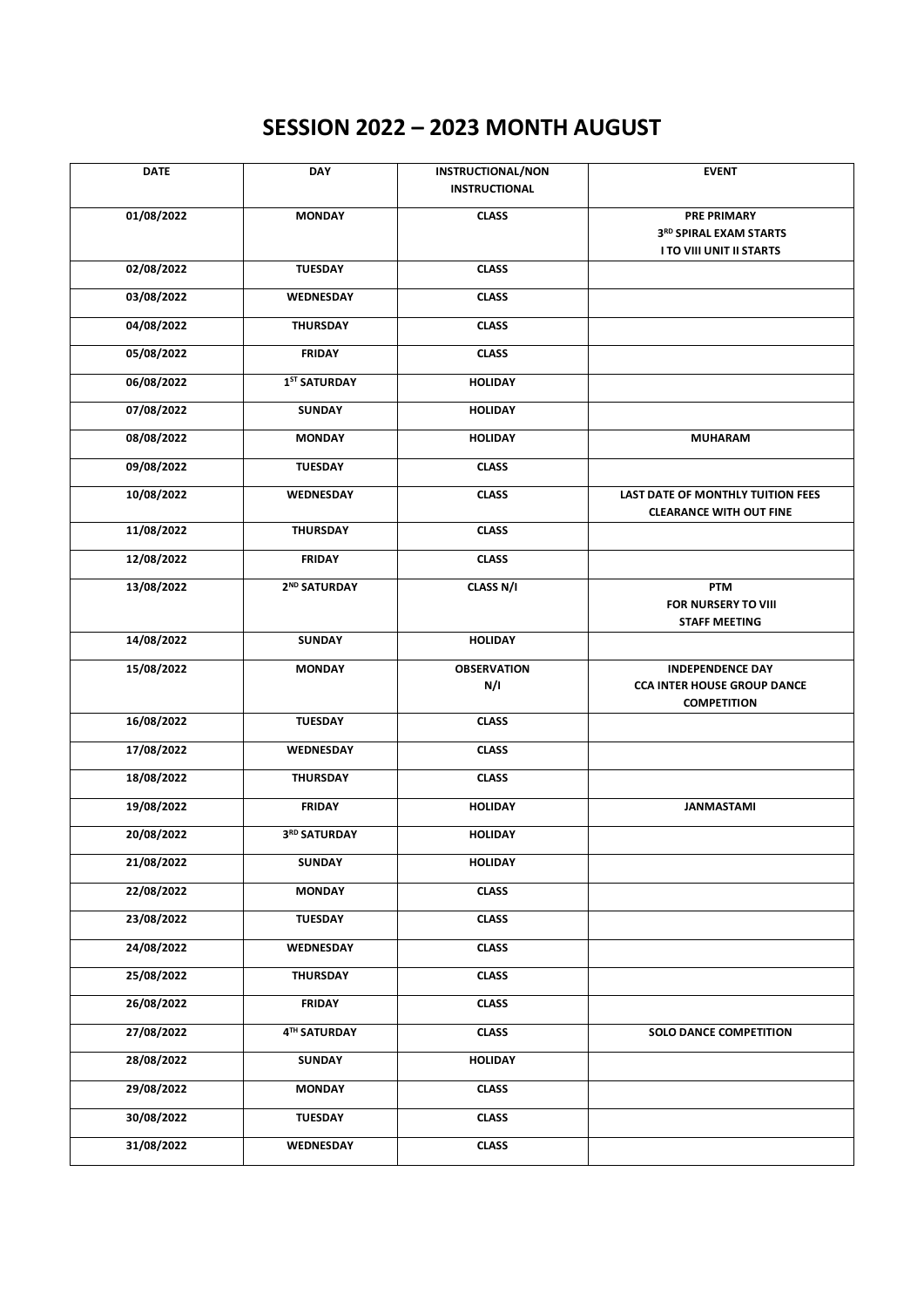## **SESSION 2022 – 2023 MONTH SEPTEMBER**

| <b>DATE</b> | <b>DAY</b>               | <b>INSTRUCTIONAL/NON</b><br><b>INSTRUCTIONAL</b> | <b>EVENT</b>                                                |
|-------------|--------------------------|--------------------------------------------------|-------------------------------------------------------------|
|             |                          |                                                  |                                                             |
| 01/09/2022  | <b>THURSDAY</b>          | <b>CLASS</b>                                     | 4TH SPIRAL EXAM STARTS<br><b>PRE PRIMARY</b>                |
| 02/09/2022  | <b>FRIDAY</b>            | <b>CLASS</b>                                     |                                                             |
| 03/09/2022  | 1 <sup>ST</sup> SATURDAY | <b>HOLIDAY</b>                                   |                                                             |
| 04/09/2022  | <b>SUNDAY</b>            | <b>HOLIDAY</b>                                   |                                                             |
| 05/09/2022  | <b>MONDAY</b>            | <b>OBSERVATION</b>                               | <b>TEACHERS DAY OBSERVATION</b>                             |
|             |                          | N/I                                              | <b>CCA SOLO SONG COMPETITION</b>                            |
| 06/09/2022  | <b>TUESDAY</b>           | <b>CLASS</b>                                     |                                                             |
| 07/09/2022  | WEDNESDAY                | <b>CLASS</b>                                     |                                                             |
| 08/09/2022  | <b>THURSDAY</b>          | <b>CLASS</b>                                     |                                                             |
| 09/09/2022  | <b>FRIDAY</b>            | <b>CLASS</b>                                     |                                                             |
| 10/09/2022  | 2NDSATURDAY              | <b>CLASS</b>                                     | PTM FOR PRE PRIMARY                                         |
|             |                          |                                                  | LAST DAY FOR MONTHLY TUITION FEE                            |
|             |                          |                                                  | <b>CLEARANCE WITHOUT FINE</b>                               |
| 11/09/2022  | <b>SUNDAY</b>            | <b>HOLIDAY</b>                                   |                                                             |
| 12/09/2022  | <b>MONDAY</b>            | <b>CLASS</b>                                     |                                                             |
| 13/09/2022  | <b>TUESDAY</b>           | <b>CLASS</b>                                     |                                                             |
| 14/09/2022  | WEDNESDAY                | <b>CLASS</b>                                     |                                                             |
| 15/09/2022  | <b>THURSDAY</b>          | <b>CLASS</b>                                     | <b>ADMISSION FOR NEXT SESSION STARTS</b><br>$(2023 - 2024)$ |
| 16/09/2022  | <b>FRIDAY</b>            | <b>CLASS</b>                                     |                                                             |
| 17/09/2022  | 3RDSATURDAY              | <b>HOLIDAY</b>                                   | <b>BISWAKARMA PUJA</b>                                      |
| 18/09/2022  | <b>SUNDAY</b>            | <b>HOLIDAY</b>                                   | <b>BISWAKARMA PUJA</b>                                      |
| 19/09/2022  | <b>MONDAY</b>            | <b>CLASS</b>                                     | TERM I EXAM STARTS FOR ALL CLASSES                          |
| 20/09/2022  | <b>TUESDAY</b>           | <b>CLASS</b>                                     |                                                             |
| 21/09/2022  | WEDNESDAY                | <b>CLASS</b>                                     |                                                             |
| 22/09/2022  | <b>THURSDAY</b>          | <b>CLASS</b>                                     |                                                             |
| 23/09/2022  | <b>FRIDAY</b>            | <b>CLASS</b>                                     |                                                             |
| 24/09/2022  | 4TH SATURDAY             | <b>CLASS</b>                                     |                                                             |
| 25/09/2022  | <b>SUNDAY</b>            | <b>HOLIDAY</b>                                   |                                                             |
| 26/09/2022  | <b>MONDAY</b>            | <b>CLASS</b>                                     |                                                             |
| 27/09/2022  | <b>TUESDAY</b>           | <b>CLASS</b>                                     |                                                             |
| 28/09/2022  | WEDNESDAY                | <b>CLASS</b>                                     | H/Y EXAM ENDS                                               |
| 29/09/2022  | <b>THURSDAY</b>          | <b>CLASS</b>                                     | <b>MANDATE STAFF MEETING</b>                                |
| 30/09/2022  | <b>FRIDAY</b>            | <b>CLASS</b>                                     | <b>INTER HOUSE RANGOLI COMPETITION</b>                      |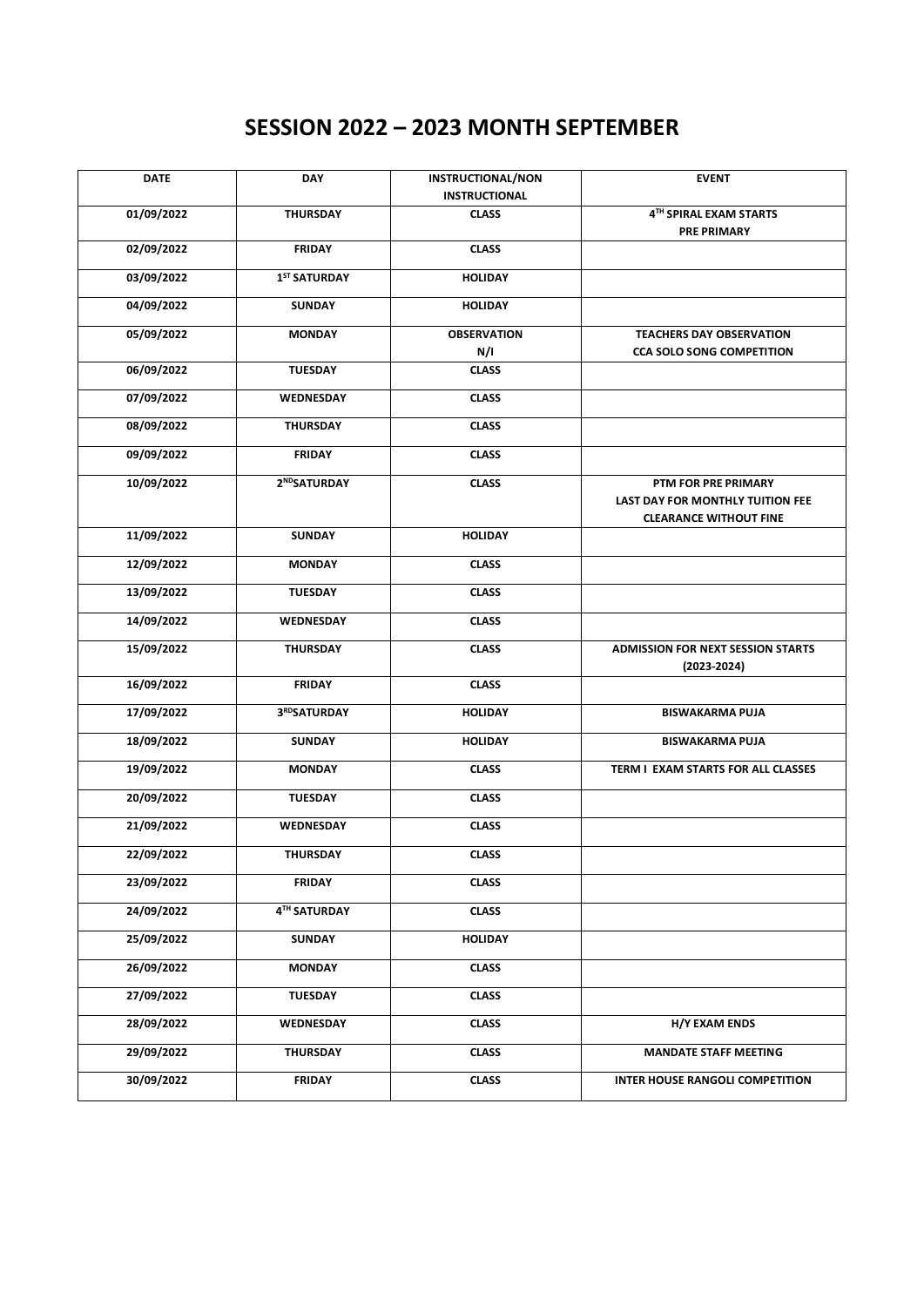# **SESSION 2022 – 2023 MONTH OCTOBER**

| <b>DATE</b> | DAY                      | <b>INSTRUCTIONAL/NON</b>               | <b>EVENT</b>                                                      |
|-------------|--------------------------|----------------------------------------|-------------------------------------------------------------------|
| 01/10/2022  | 1 <sup>ST</sup> SATURDAY | <b>INSTRUCTIONAL</b><br><b>HOLIDAY</b> |                                                                   |
| 02/10/2022  | <b>SUNDAY</b>            | <b>HOLIDAY</b>                         |                                                                   |
| 03/10/2022  | <b>MONDAY</b>            |                                        | <b>PUJA VACATION STARTS</b>                                       |
| 04/10/2022  | <b>TUESDAY</b>           |                                        |                                                                   |
| 05/10/2022  | WEDNESDAY                |                                        |                                                                   |
| 06/10/2022  | <b>THURSDAY</b>          |                                        |                                                                   |
| 07/10/2022  | <b>FRIDAY</b>            |                                        |                                                                   |
| 08/10/2022  | 2 <sup>ND</sup> SATURDAY |                                        |                                                                   |
| 09/10/2022  | <b>SUNDAY</b>            |                                        |                                                                   |
| 10/10/2022  | <b>MONDAY</b>            |                                        |                                                                   |
| 11/10/2022  | <b>TUESDAY</b>           | <b>CLASS</b>                           | <b>SCHOOL RE-OPENS</b>                                            |
| 12/10/2022  | <b>WEDNESDAY</b>         | <b>CLASS</b>                           | LAST DAY FOR MONTHLY TUITION FEE<br><b>CLEARANCE WITHOUT FINE</b> |
| 13/10/2022  | <b>THURSDAY</b>          | <b>CLASS</b>                           | <b>FOOTBALL COMPETITION STARTS</b>                                |
| 14/10/2022  | <b>FRIDAY</b>            | <b>CLASS</b>                           |                                                                   |
| 15/10/2022  | 3RD SATURDAY             | <b>CLASS</b>                           |                                                                   |
| 16/10/2022  | <b>SUNDAY</b>            | <b>HOLIDAY</b>                         |                                                                   |
| 17/10/2022  | <b>MONDAY</b>            | <b>CLASS</b>                           |                                                                   |
| 18/10/2022  | <b>TUESDAY</b>           | <b>CLASS</b>                           |                                                                   |
| 19/10/2022  | WEDNESDAY                | <b>CLASS</b>                           |                                                                   |
| 20/10/2022  | <b>THURSDAY</b>          | <b>CLASS</b>                           |                                                                   |
| 21/10/2022  | <b>FRIDAY</b>            | <b>CLASS</b>                           | <b>FOOTBALL COMPETITION FINAL</b>                                 |
| 22/10/2022  | 4™ SATURDAY              | CLASS N/I                              | PTM FOR ALL CLASSES<br><b>MANDATE STAFF MEETING</b>               |
| 23/10/2022  | <b>SUNDAY</b>            | <b>HOLIDAY</b>                         |                                                                   |
| 24/10/2022  | <b>MONDAY</b>            | <b>HOLIDAY</b>                         |                                                                   |
| 25/10/2022  | TUESDAY                  | <b>HOLIDAY</b>                         |                                                                   |
| 26/10/2022  | WEDNESDAY                | <b>HOLIDAY</b>                         |                                                                   |
| 27/10/2022  | <b>THURSDAY</b>          | <b>HOLIDAY</b>                         |                                                                   |
| 28/10/2022  | <b>FRIDAY</b>            | <b>HOLIDAY (OFF)</b>                   | VACATION ON ACCOUNT OF DIWALI, BHAI DUJ,<br><b>CHHAT PUJA</b>     |
| 29/10/2022  | 5TH SATURDAY             | <b>HOLIDAY</b>                         |                                                                   |
| 30/10/2022  | <b>SUNDAY</b>            | <b>HOLIDAY</b>                         |                                                                   |
| 31/10/2022  | <b>MONDAY</b>            | <b>CLASS</b>                           | <b>SCHOOL RESUMES</b>                                             |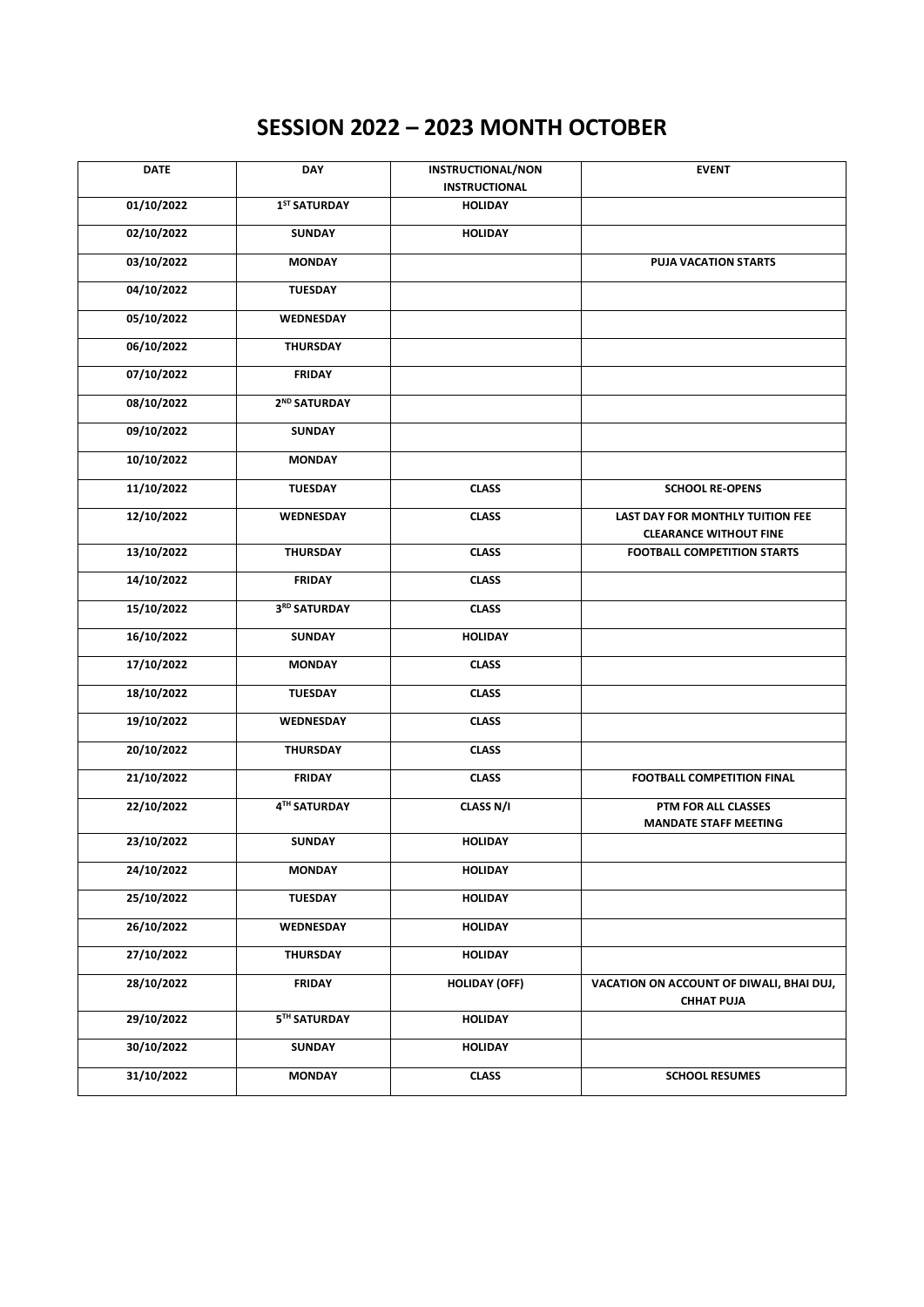# **SESSION 2022 – 2023 MONTH NOVEMBER**

| <b>DATE</b> | <b>DAY</b>               | <b>INSTRUCTIONAL/NON</b><br><b>INSTRUCTIONAL</b> | <b>EVENT</b>                                                             |
|-------------|--------------------------|--------------------------------------------------|--------------------------------------------------------------------------|
| 01/11/2022  | <b>TUESDAY</b>           | <b>CLASS</b>                                     |                                                                          |
| 02/11/2022  | WEDNESDAY                | <b>CLASS</b>                                     |                                                                          |
| 03/11/2022  | <b>THURSDAY</b>          | <b>CLASS</b>                                     |                                                                          |
| 04/11/2022  | <b>FRIDAY</b>            | <b>CLASS</b>                                     |                                                                          |
| 05/11/2022  | 1 <sup>ST</sup> SATURDAY | <b>HOLIDAY</b>                                   |                                                                          |
| 06/11/2022  | <b>SUNDAY</b>            | <b>HOLIDAY</b>                                   |                                                                          |
| 07/11/2022  | <b>MONDAY</b>            | <b>CLASS</b>                                     |                                                                          |
| 08/11/2022  | <b>TUESDAY</b>           | <b>HOLIDAY</b>                                   | <b>GURU NANAK'S BIRTHDAY</b>                                             |
| 09/11/2022  | WEDNESDAY                | <b>CLASS</b>                                     |                                                                          |
| 10/11/2022  | <b>THURSDAY</b>          | <b>CLASS</b>                                     | <b>LAST DAY FOR MONTHLY TUITION FEE</b><br><b>CLEARANCE WITHOUT FINE</b> |
| 11/11/2022  | <b>FRIDAY</b>            | <b>CLASS</b>                                     |                                                                          |
| 12/11/2022  | 2 <sup>ND</sup> SATURDAY | <b>CLASS</b>                                     | <b>CCA INTER CLASS</b><br><b>GROUP SONG COMPETITION</b>                  |
| 13/11/2022  | <b>SUNDAY</b>            | <b>HOLIDAY</b>                                   |                                                                          |
| 14/11/2022  | <b>MONDAY</b>            | <b>OBSERVATION</b>                               | <b>CHILDRENS DAY</b><br><b>INTER HOSE QUIZ COMPETITION</b>               |
| 15/11/2022  | <b>TUESDAY</b>           | <b>CLASS</b>                                     |                                                                          |
| 16/11/2022  | WEDNESDAY                | <b>CLASS</b>                                     |                                                                          |
| 17/11/2022  | <b>THURSDAY</b>          | <b>CLASS</b>                                     |                                                                          |
| 18/11/2022  | <b>FRIDAY</b>            | <b>CLASS</b>                                     |                                                                          |
| 19/11/2022  | 3RD SATURDAY             | <b>HOLIDAY</b>                                   |                                                                          |
| 20/11/2022  | <b>SUNDAY</b>            | <b>HOLIDAY</b>                                   |                                                                          |
| 21/11/2022  | <b>MONDAY</b>            | <b>CLASS</b>                                     |                                                                          |
| 22/11/2022  | <b>TUESDAY</b>           | <b>CLASS</b>                                     |                                                                          |
| 23/11/2022  | WEDNESDAY                | <b>CLASS</b>                                     |                                                                          |
| 24/11/2022  | <b>THURSDAY</b>          | <b>CLASS</b>                                     |                                                                          |
| 25/11/2022  | <b>FRIDAY</b>            | <b>CLASS</b>                                     |                                                                          |
| 26/11/2022  | 4TH SATURDAY             | <b>CLASS</b>                                     | <b>CCA RECITATION COMPETITION</b><br><b>MANDATE STAFF MEETING</b>        |
| 27/11/2022  | <b>SUNDAY</b>            | <b>HOLIDAY</b>                                   |                                                                          |
| 28/11/2022  | <b>MONDAY</b>            | <b>CLASS</b>                                     | PRE PRIMARY 5TH SPIRAL EXAM,<br><b>CLASSES I TO VIII UNIT 3</b>          |
| 29/11/2022  | <b>TUESDAY</b>           | <b>CLASS</b>                                     |                                                                          |
| 30/11/2022  | WEDNESDAY                | <b>CLASS</b>                                     |                                                                          |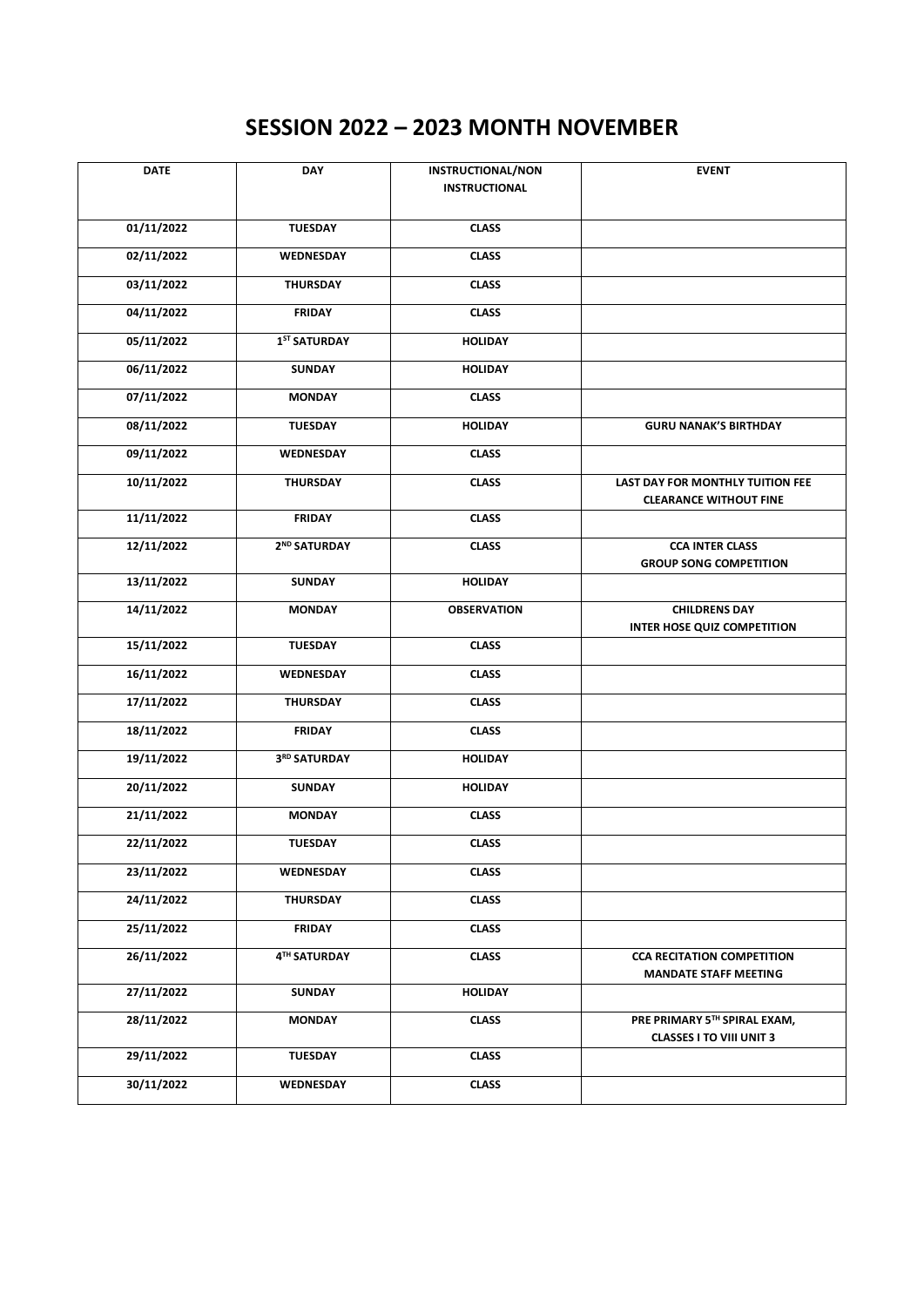# **SESSION 2022 – 2023 MONTH DECEMBER**

| <b>DATE</b> | DAY                      | <b>INSTRUCTIONAL/NON</b> | <b>EVENT</b>                                                                                        |
|-------------|--------------------------|--------------------------|-----------------------------------------------------------------------------------------------------|
|             |                          | <b>INSTRUCTIONAL</b>     |                                                                                                     |
| 01/12/2022  | <b>THURSDAY</b>          | <b>CLASS</b>             |                                                                                                     |
| 02/12/2022  | <b>FRIDAY</b>            | <b>CLASS</b>             |                                                                                                     |
| 03/12/2022  | 1 <sup>ST</sup> SATURDAY | <b>HOLIDAY</b>           |                                                                                                     |
| 04/12/2022  | <b>SUNDAY</b>            | <b>HOLIDAY</b>           |                                                                                                     |
| 05/12/2022  | <b>MONDAY</b>            | <b>CLASS</b>             |                                                                                                     |
| 06/12/2022  | <b>TUESDAY</b>           | <b>CLASS</b>             |                                                                                                     |
| 07/12/2022  | WEDNESDAY                | <b>CLASS</b>             |                                                                                                     |
| 08/12/2022  | <b>THURSDAY</b>          | <b>CLASS</b>             | <b>CFRICKET COMPETITION STARTS</b>                                                                  |
| 09/12/2022  | <b>FRIDAY</b>            | <b>CLASS</b>             |                                                                                                     |
| 10/12/2022  | 2 <sup>ND</sup> SATURDAY | CLASS N/I                | PTM FOR ALL THE CLASSES<br><b>LAST DAY FOR MONTHLY TUITION FEE</b><br><b>CLEARANCE WITHOUT FINE</b> |
| 11/12/2022  | <b>SUNDAY</b>            | <b>HOLIDAY</b>           |                                                                                                     |
| 12/12/2022  | <b>MONDAY</b>            | <b>CLASS</b>             |                                                                                                     |
| 13/12/2022  | <b>TUESDAY</b>           | <b>CLASS</b>             |                                                                                                     |
| 14/12/2022  | WEDNESDAY                | <b>CLASS</b>             |                                                                                                     |
| 15/12/2022  | <b>THURSDAY</b>          | <b>CLASS</b>             |                                                                                                     |
| 16/12/2022  | <b>FRIDAY</b>            | <b>CLASS</b>             | <b>CRICKET COMPETITION FINAL</b>                                                                    |
| 17/12/2022  | 3RD SATURDAY             | <b>HOLIDAY</b>           |                                                                                                     |
| 18/12/2022  | <b>SUNDAY</b>            | <b>HOLIDAY</b>           |                                                                                                     |
| 19/12/2022  | <b>MONDAY</b>            | <b>CLASS</b>             |                                                                                                     |
| 20/12/2022  | <b>TUESDAY</b>           | <b>CLASS</b>             |                                                                                                     |
| 21/12/2022  | WEDNESDAY                | <b>CLASS</b>             |                                                                                                     |
| 22/12/2022  | <b>THURSDAY</b>          | <b>CLASS</b>             |                                                                                                     |
| 23/12/2022  | <b>FRIDAY</b>            | <b>CLASS</b>             |                                                                                                     |
| 24/12/2022  | 4TH SATURDAY             | N/I                      | <b>ANNUAL DAY</b>                                                                                   |
| 25/12/2022  | SUNDAY                   | <b>CHRISTMAS</b>         | <b>HOLIDAY</b>                                                                                      |
| 26/12/2022  | <b>MONDAY</b>            | <b>HOLIDAY</b>           | <b>HOLIDAY</b>                                                                                      |
| 27/12/2022  | TUESDAY                  | <b>HOLIDAY</b>           | <b>HOLIDAY</b>                                                                                      |
| 28/12/2022  | WEDNESDAY                | <b>HOLIDAY</b>           | <b>HOLIDAY</b>                                                                                      |
| 29/12/2022  | <b>THURSDAY</b>          | <b>HOLIDAY</b>           | <b>HOLIDAY</b>                                                                                      |
| 30/12/2022  | FRIDAY                   | <b>HOLIDAY</b>           | <b>HOLIDAY</b>                                                                                      |
| 31/12/2022  | 5TH SATURDAY             | <b>HOLIDAY</b>           | <b>HOLIDAY</b>                                                                                      |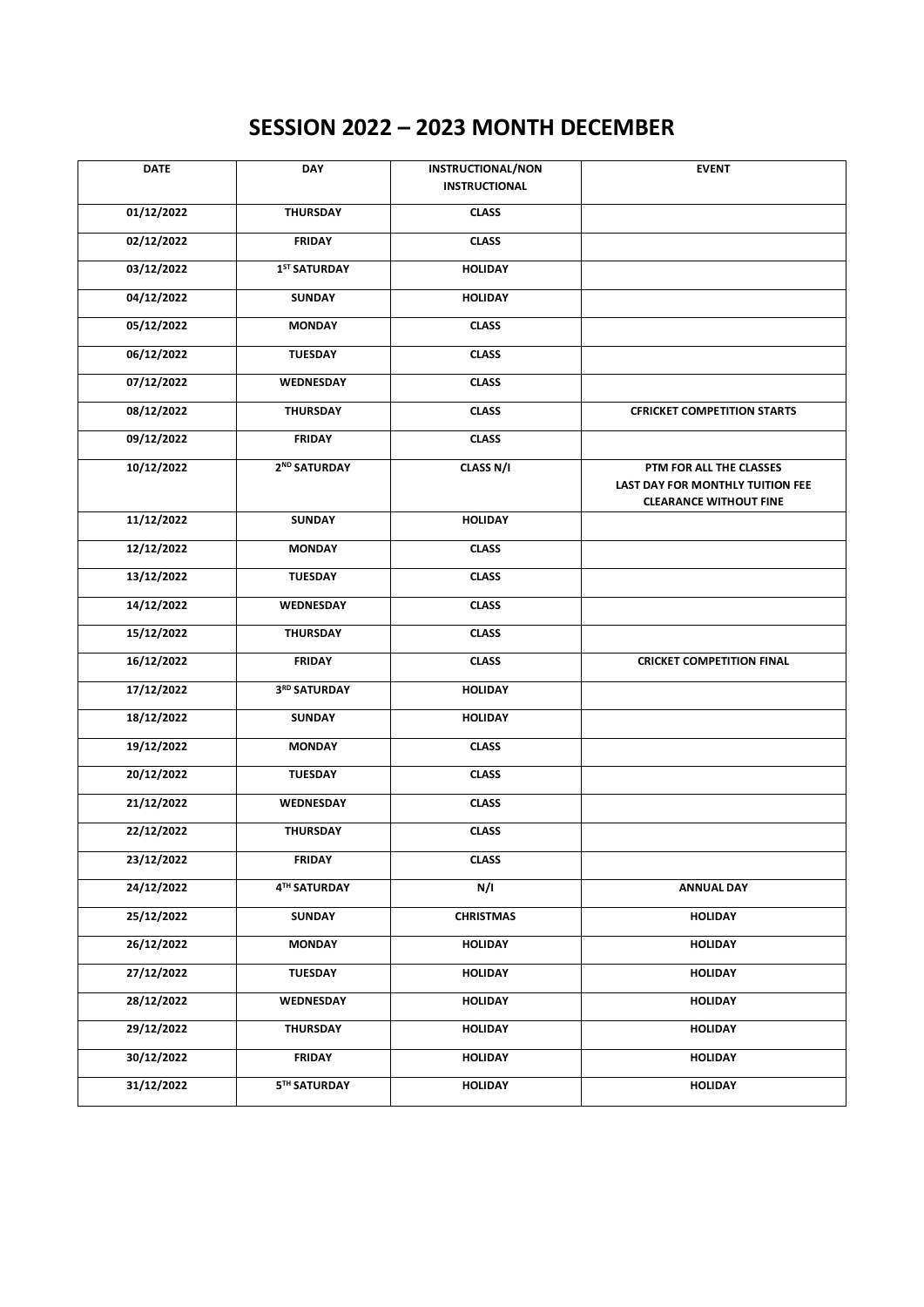# **SESSION 2022 – 2023 MONTH JANUARY**

| <b>DATE</b> | DAY                      | <b>INSTRUCTIONAL/NON</b><br><b>INSTRUCTIONAL</b> | <b>EVENT</b>                                                        |
|-------------|--------------------------|--------------------------------------------------|---------------------------------------------------------------------|
| 01/01/2023  | <b>SUNDAY</b>            | <b>HOLIDAY</b>                                   | <b>HOLIDAY</b>                                                      |
| 02/01/2023  | <b>MONDAY</b>            | <b>CLASS</b>                                     | <b>SCHOLL RE-OPENS</b>                                              |
| 03/01/2023  | <b>TUESDAY</b>           | <b>CLASS</b>                                     |                                                                     |
| 04/01/2023  | WEDNESDAY                | <b>CLASS</b>                                     |                                                                     |
| 05/01/2023  | <b>THURSDAY</b>          | <b>CLASS</b>                                     |                                                                     |
| 06/01/2023  | <b>FRIDAY</b>            | <b>CLASS</b>                                     |                                                                     |
| 07/01/2023  | 1 <sup>ST</sup> SATURDAY | <b>HOLIDAY</b>                                   |                                                                     |
| 08/01/2023  | <b>SUNDAY</b>            | <b>HOLIDAY</b>                                   |                                                                     |
| 09/01/2023  | <b>MONDAY</b>            | <b>CLASS</b>                                     |                                                                     |
| 10/01/2023  | <b>TUESDAY</b>           | <b>CLASS</b>                                     | LAST DAY FOR MONTHLY TUITION FEE<br><b>CLEARANCE WITHOUT FINE</b>   |
| 11/01/2023  | WEDNESDAY                | <b>CLASS</b>                                     |                                                                     |
| 12/01/2023  | <b>THURSDAY</b>          | <b>OBSEVATION</b>                                | <b>VIVEKANANDA'S BIRTHDAY</b><br><b>CCA RECITATION COMPETETION</b>  |
| 13/01/2023  | <b>FRIDAY</b>            | <b>CLASS</b>                                     |                                                                     |
| 14/01/2023  | 2 <sup>ND</sup> SATURDAY | <b>CLASS</b>                                     |                                                                     |
| 15/01/2023  | <b>SUNDAY</b>            | <b>HOLIDAY</b>                                   |                                                                     |
| 16/01/2023  | <b>MONDAY</b>            | <b>CLASS</b>                                     |                                                                     |
| 17/01/2023  | <b>TUESDAY</b>           | <b>CLASS</b>                                     |                                                                     |
| 18/01/2023  | WEDNESDAY                | <b>CLASS</b>                                     |                                                                     |
| 19/01/2023  | <b>THURSDAY</b>          | <b>CLASS</b>                                     |                                                                     |
| 20/01/2023  | <b>FRIDAY</b>            | <b>CLASS</b>                                     |                                                                     |
| 21/01/2023  | 3RD SATURDAY             | <b>CLASS OFF</b>                                 | <b>HOLIDAY</b>                                                      |
| 22/01/2023  | <b>SUNDAY</b>            | <b>HOLIDAY</b>                                   |                                                                     |
| 23/01/2023  | <b>MONDAY</b>            | <b>OBSERVATION</b>                               | <b>NETAJI'S BIRTHDAY</b>                                            |
| 24/01/2023  | TUESDAY                  | <b>CLASS</b>                                     |                                                                     |
| 25/01/2023  | WEDNESDAY                | <b>CLASS OFF</b>                                 | <b>SARASWATI PUJA</b><br><b>SCIENCE, ART &amp; CRAFT EXHIBITION</b> |
| 26/01/2023  | <b>THURSDAY</b>          | <b>OBSERVATION</b>                               | <b>REPUBLIC DAY</b>                                                 |
| 27/01/2023  | <b>FRIDAY</b>            | <b>CLASS</b>                                     |                                                                     |
| 28/01/2023  | 4TH SATURDAY             | <b>CLASS</b>                                     | PREPRIMARY 7T6TH SPIRAL EXAM STARTS<br>UNIT 4 FOR CLASSES I TO VIII |
| 29/01/2023  | <b>SUNDAY</b>            | <b>HOLIDAY</b>                                   |                                                                     |
| 30/01/2023  | <b>MONDAY</b>            | <b>CLASS</b>                                     |                                                                     |
| 31/01/2023  | <b>TUESDAY</b>           | <b>CLASS</b>                                     |                                                                     |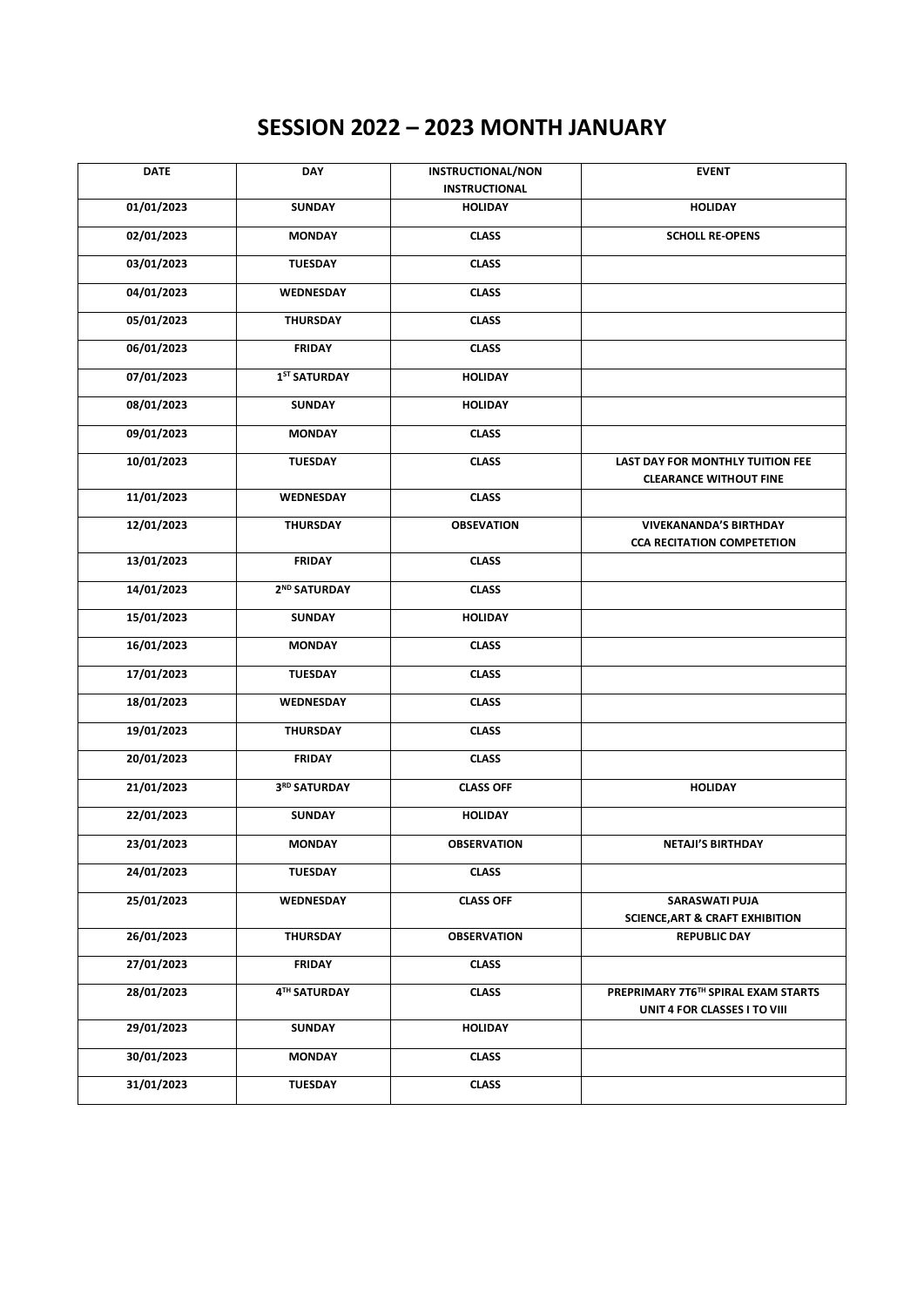# **SESSION 2022 – 2023 MONTH FEBRUARY**

| <b>DATE</b> | <b>DAY</b>               | <b>INSTRUCTIONAL/NON</b><br><b>INSTRUCTIONAL</b> | <b>EVENT</b>                                                      |
|-------------|--------------------------|--------------------------------------------------|-------------------------------------------------------------------|
| 01/02/2023  | WEDNESDAY                | <b>CLASS</b>                                     |                                                                   |
| 02/02/2023  | <b>THURSDAY</b>          | <b>CLASS</b>                                     |                                                                   |
| 03/02/2023  | <b>FRIDAY</b>            | <b>CLASS</b>                                     |                                                                   |
| 04/02/2023  | 1 <sup>ST</sup> SATURDAY | <b>HOLIDAY</b>                                   |                                                                   |
| 05/02/2023  | <b>SUNDAY</b>            | <b>HOLIDAY</b>                                   |                                                                   |
| 06/02/2023  | <b>MONDAY</b>            | <b>CLASS</b>                                     |                                                                   |
| 07/02/2023  | <b>TUESDAY</b>           | <b>CLASS</b>                                     |                                                                   |
| 08/02/2023  | WEDNESDAY                | <b>CLASS</b>                                     |                                                                   |
| 09/02/2023  | <b>THURSDAY</b>          | <b>CLASS</b>                                     |                                                                   |
| 10/02/2023  | <b>FRIDAY</b>            | <b>CLASS</b>                                     | LAST DAY FOR MONTHLY TUITION FEE<br><b>CLEARANCE WITHOUT FINE</b> |
| 11/02/2023  | 2 <sup>ND</sup> SATURDAY | CLASS N/I                                        | <b>ADMIT CARD COLLECTION</b><br><b>AND</b><br>PTM FOR ALL CLASSES |
| 12/02/2023  | <b>SUNDAY</b>            | <b>HOLIDAY</b>                                   |                                                                   |
| 13/02/2023  | <b>MONDAY</b>            | <b>CLASS</b>                                     | PRE PRIMARY 7TH SPIRAL EXAM STARTS                                |
| 14/02/2023  | <b>TUESDAY</b>           | <b>CLASS</b>                                     |                                                                   |
| 15/02/2023  | WEDNESDAY                | <b>CLASS</b>                                     |                                                                   |
| 16/02/2023  | <b>THURSDAY</b>          | <b>CLASS</b>                                     |                                                                   |
| 17/02/2023  | <b>FRIDAY</b>            | <b>CLASS</b>                                     |                                                                   |
| 18/02/2023  | 3RD SATURDAY             | <b>HOLIDAY</b>                                   |                                                                   |
| 19/02/2023  | <b>SUNDAY</b>            | <b>HOLIDAY</b>                                   |                                                                   |
| 20/02/2023  | <b>MONDAY</b>            | <b>CLASS</b>                                     |                                                                   |
| 21/02/2023  | <b>TUESDAY</b>           | <b>CLASS</b>                                     |                                                                   |
| 22/02/2023  | <b>WEDNESDAY</b>         | <b>CLASS</b>                                     |                                                                   |
| 23/02/2023  | THURSDAY                 | <b>CLASS</b>                                     |                                                                   |
| 24/02/2023  | <b>FRIDAY</b>            | <b>CLASS</b>                                     |                                                                   |
| 25/02/2023  | 4™ SATURDAY              | <b>CLASS</b>                                     | <b>MANDATE STAFF MEETING</b>                                      |
| 26/02/2023  | <b>SUNDAY</b>            | <b>HOLIDAY</b>                                   |                                                                   |
| 27/02/2023  | <b>MONDAY</b>            | <b>CLASS</b>                                     |                                                                   |
| 28/02/2023  | TUESDAY                  | <b>CLASS</b>                                     |                                                                   |